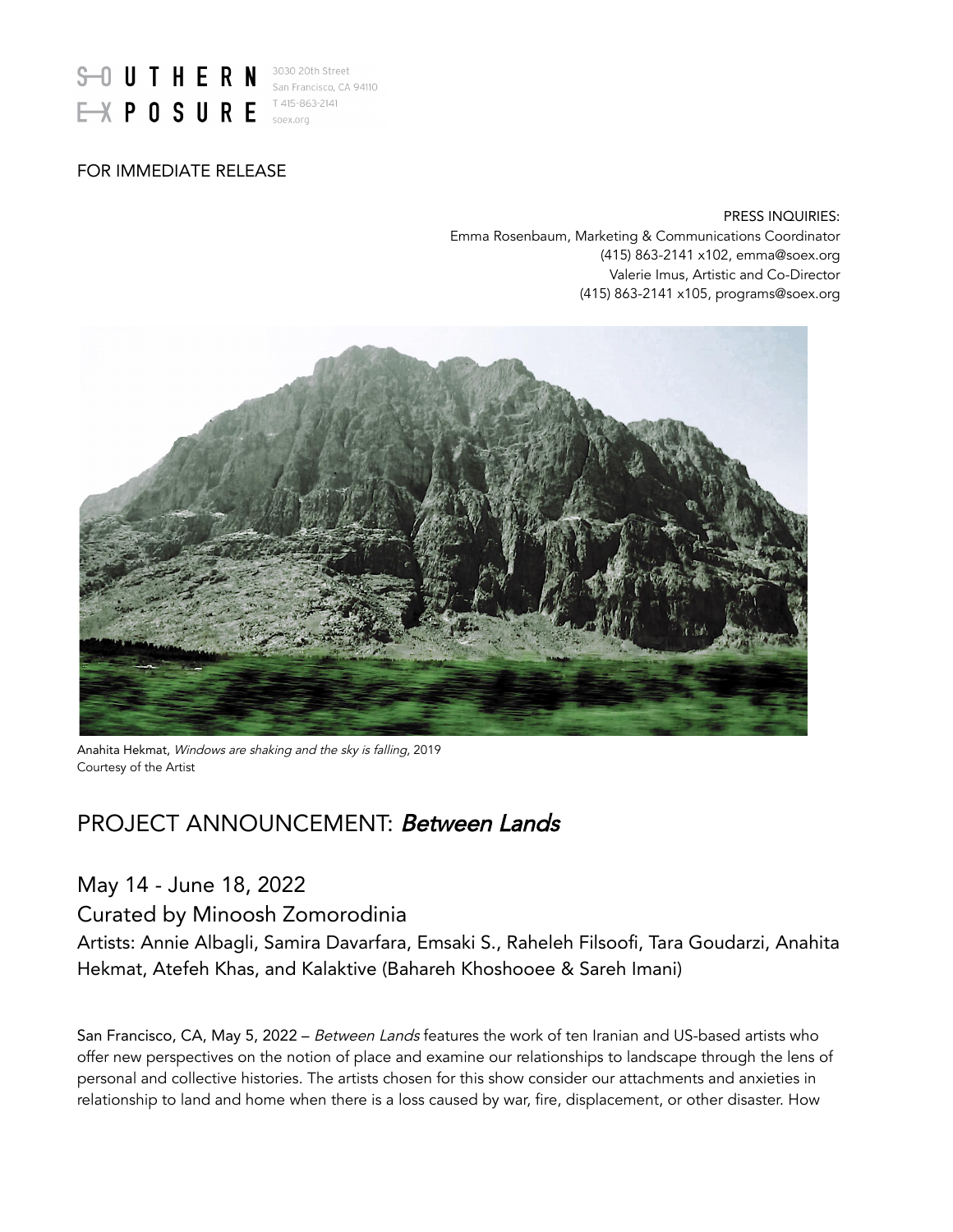#### $S$  U T H E R N 3030 20th Street San Francisco, CA 94110 T 415-863-2141  $\rightarrow$  POSURE soex.org

does eco-anxiety or displacement shift perceptions of our own place in the world? How do technology and virtual space impact our perceptions of place? For many living in the US, particularly immigrants from Iran, the American political landscape has made it challenging to both visit one's family and created an amplified sense of alienation from one's chosen home. Having left unlivable places, the artists in Between Lands live in an uncertain, liminal space between countries. Between Lands considers the fraught relationships many of us have to place and home at a moment when politics and climate change are shifting the ground that we stand on.

Between Lands is curated by Minoosh Zomorodinia and includes work by Annie Albagli, Samira Davarfara, Emsaki S., Raheleh Filsoofi, Tara Goudarzi, Anahita Hekmat, Atefeh Khas, and Kalaktive (Bahareh Khoshooee & Sareh Imani).

"Lockdown gave the public an opportunity to experience sites and people through their memories. Similarly, artists in this exhibition ask: how can you conjure the histories and past experiences that define our senses of a place?" - Minoosh Zomorodinia, Curator

### COVID-19 PROTOCOLS

In order to view the exhibition, you must properly wear a mask and provide proof of vaccination. Stay at home if you are feeling sick. Please do not visit Southern Exposure if you have a fever or any COVID-19 symptoms, have tested positive for COVID-19 within the past 7 days, or have had close contact with anyone who is confirmed or is suspected of having COVID-19.

#### PROJECT + EVENT INFORMATION

| What:     | Between Lands<br>Curated by Minoosh Zomorodinia<br>Annie Albagli, Samira Davarfara, Emsaki S., Raheleh Filsoofi, Tara Goudarzi, Anahita Hekmat<br>Atefeh Khas, and Kalaktive (Bahareh Khoshooee & Sareh Imani) |
|-----------|----------------------------------------------------------------------------------------------------------------------------------------------------------------------------------------------------------------|
| When:     | May 14 - June 18, 2022                                                                                                                                                                                         |
|           | 12:00 - 6:00 PM, Wednesday - Saturday                                                                                                                                                                          |
| Location: | Southern Exposure, 3030 20th Street, San Francisco, CA 94110                                                                                                                                                   |
| What:     | <b>Between Lands Opening Reception</b>                                                                                                                                                                         |
|           | Featuring Bite: A Virtual Performance by Raheleh Filsoofi                                                                                                                                                      |
| When:     | May 14, 2022                                                                                                                                                                                                   |
|           | 5:00 - 7:00 PM, Virtual Performance 5:30-6:00 PM                                                                                                                                                               |
| Location: | Southern Exposure, 3030 20th Street, San Francisco, CA 94110 and virtual                                                                                                                                       |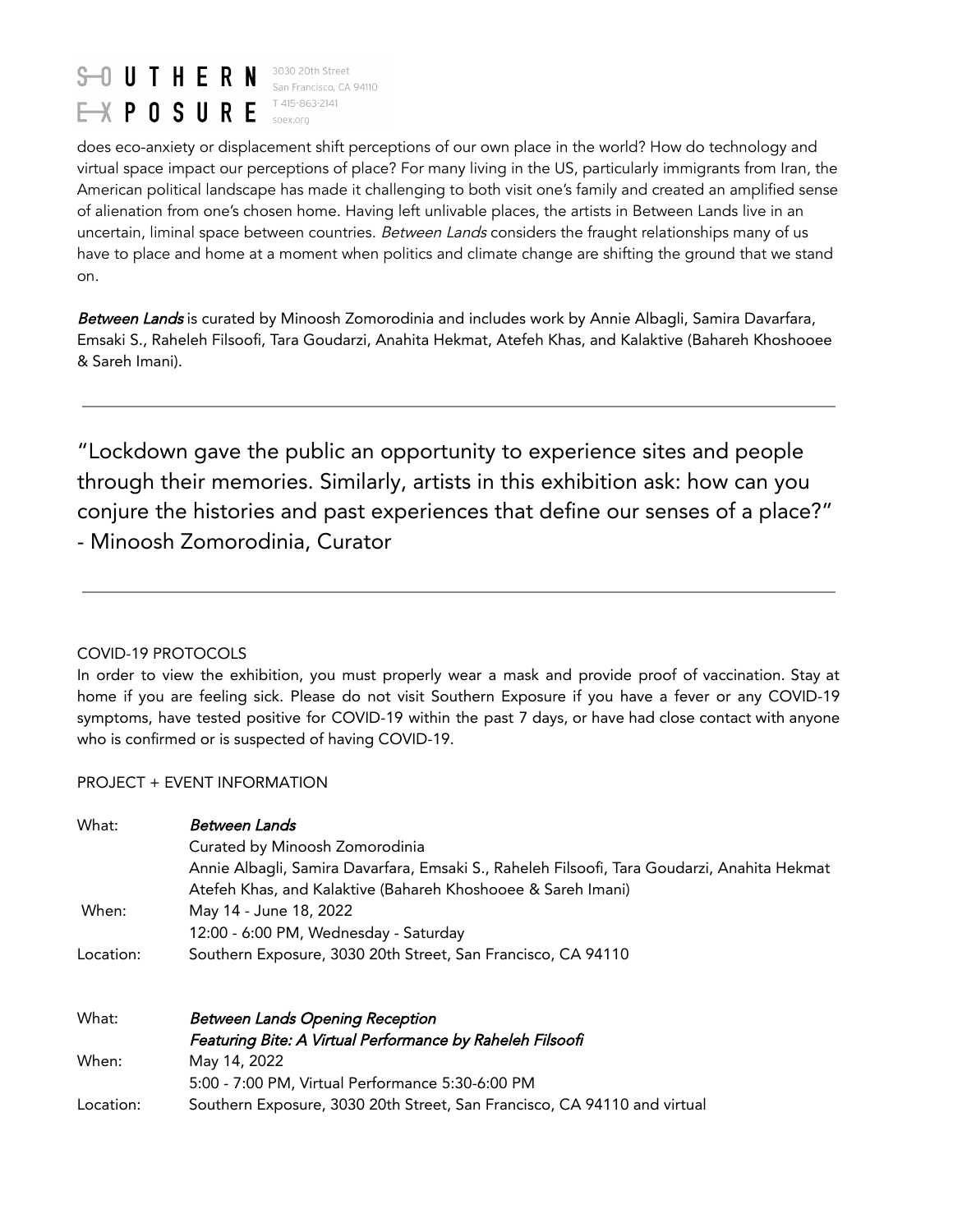#### $S - 0$  UTHERN 3030 20th Street San Francisco, CA 94110 T 415-863-2141  $M P 0 S U R E$ soex.org

<https://www.eventbrite.com/e/bite-performance-by-raheleh-filsoofi-tickets-335049962457>

| What:     | The Traveling Tapchan: Fire Edition                          |
|-----------|--------------------------------------------------------------|
|           | Conversation organized by Annie Albagli                      |
| When:     | June 3, 2022                                                 |
|           | $5:00 - 7:00 \text{ PM}$                                     |
| Location: | Southern Exposure, 3030 20th Street, San Francisco, CA 94110 |
| What:     | The Traveling Tapchan: Between Lands Edition                 |
|           | Conversation organized by Annie Albagli                      |
| When:     | June 9, 2022                                                 |
|           | $5:00 - 7:00$ PM                                             |
| Location: | Southern Exposure, 3030 20th Street, San Francisco, CA 94110 |

Check [soex.org](https://soex.org/) for more information.

#### LAND ACKNOWLEDGEMENT

Southern Exposure respectfully acknowledges that we reside upon the ancestral, unceded, occupied lands of the Ramaytush Ohlone peoples. As an organization that has been based in the Mission district of San Francisco since 1974, we honor and recognize the Native people who have stewarded this land for thousands upon thousands of years and who continue to do so. We further acknowledge that we, as an organization, have benefited from the use and occupation of this stolen land. Given the ongoing, damaging injustices of colonization, Southern Exposure is committed to supporting our Bay Area community of diverse artists and Indigenous-led partnerships that extend Indigenous self-determination in San Francisco. We aspire to be good stewards of arts, culture, and generative conversations while always mindful of greater equity and justice.

This living statement represents an ongoing dialogue with the Association of Ramaytush Ohlone.

—end—

#### ABOUT SOUTHERN EXPOSURE

Southern Exposure (SoEx) is an artist-centered nonprofit organization committed to supporting visual artists. Through our extensive and innovative programming, SoEx strives to experiment, collaborate and further educate while providing an extraordinary resource center and forum for Bay Area and national artists in our Mission District space and off-site, in the public realm.